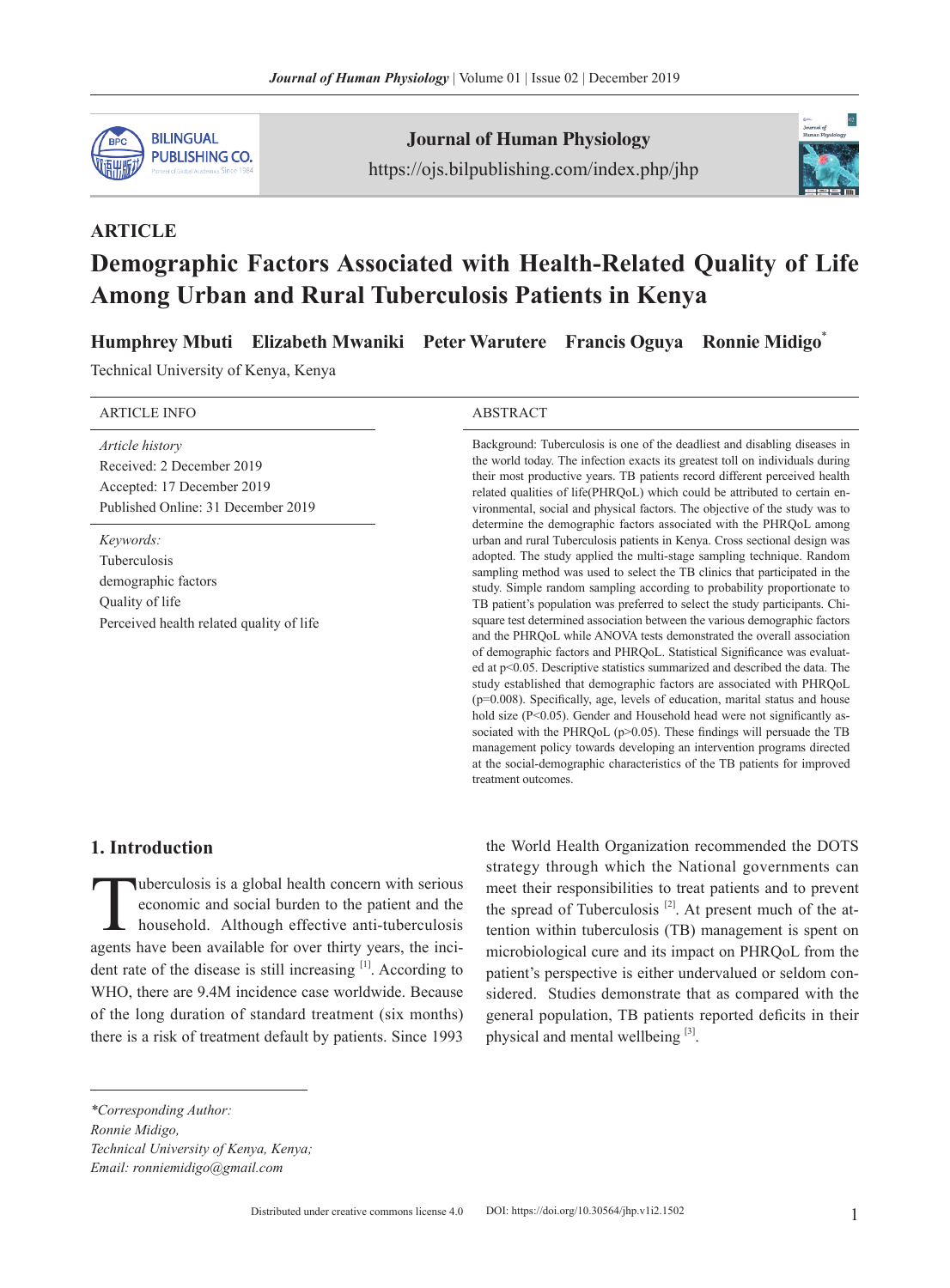The patient's charter for TB care allows the patients to evaluate the programs performance from the patient's perspective. One of the major performance indicators should be the capability of the national TB program (NTP) to address the physical and mental wellbeing of the patient. Therefore, the assessment of PHRQoL of TB patient as an additional indicator of performance will add value to the NTBP. As such, there is increased interest in the quality of life (QoL) experienced by individuals being treated for TB. According to the World Health Organization [1], quality of life (QoL) is defined as the individuals' perception of their position in life in the context of the culture and value system in which they live and in relation to their goals. On the other hand Health related quality of life (HRQoL) is a multi-dimensional concept that includes domains related to physical, mental, emotional and social functioning. It focuses on the impact health status has on quality of life. Clinicians and public health experts have used HRQoL and well-being to measure the effects of chronic illness, treatments and short and long-term disabilities [5]. Due to long duration of treatment and use of several drugs regimes, tuberculosis can lead to poor PHRQoL among patients. To determine the impact of the treatment of a disease, evaluation of the health states of patients have been undertaken  $[3,4]$ .

In order to obtain information on preferences of different health states and how a health state is valued, (Anxiety, depression, mobility, self care, participation in usual activities, cognitive impairment and social participation), different techniques have been used. In recent times the multi attribute utility instruments (MAU) has been recommended in the UK for use in cost-effectiveness analysis in economic evaluation, health care workers and pharmaceutical industry  $[6]$ . The widely used EQ-5D-5L tool has five dimensions (mobility, self care, usual activities, pain/discomfort, and anxiety/depression and three levels on each dimension ("no-, some-and extreme problem"). Respondents indicate levels of health problems on a number of dimensions of health. The questionnaire responses describe the health profile of individual. These profiles capture different dimensions of health and can be translated into an index on a zero-one scale where zero denotes death and one perfect health. Although most studies where health states evaluation has been in diabetes, the instrument remains valid in other health studies applying the same approach  $[5,6]$ .

A study in Iran by Zhang *et al*. [7] that assessed PHRQoL among patients with tuberculosis by comparing baseline Quality of Life between the Cases and Control according to SF-36 Questionnaire established that Age, Sex, Marriage and Education Significantly differed between the Treatment and Control groups . In a similar study done in Tehran to assess factors associated with HRQoL in tuberculosis patients referred to the National Institute of Tuberculosis and lung disease in Tehran noted that the SF-36 Sub-Scale scores were influenced by characteristics Marital status, education level, Job status and living place. There were Significant Correlations between Education Level and physical functioning, role limitations due to physical problems, bodily pain and Vitality. TB patients with primary and high school education attained better Scores than illiterate TB patients [8].

In yet another study in South Africa whose aim was to assess the overall impact of TB on the health status and on single health domains identified in the WHO definition of health, including physical, mental and social aspects established that PHRQoL improved Significantly during the period of treatment with highest improvement (95%) being observed in mental health. Young patients with higher education and who were employed had a better PHRQoL [9]. In Kenya a study to determine PHRQoL among patient suffering from Diabetes using the EQ-5D-5L observed that 46% of respondents had no problem with mobility, 92.2% self-care, 73.9% usual activities, 40.4% Pain/discomfort and  $48.3\%$  anxiety/depression respectively  $^{[10]}$ .

#### **2. Methodology**

#### **2.1 Study Design**

The Study adopted the Randomized cross-sectional assessments of TB patients. The study subjects were recruited from hospital registers in the sampled facilities.

#### **2.2 Study Setting**

The study was carried out in Kenya. Kenya is in East Africa with 47 Semi-autonomous Countries governed by elected governors. At 580,367 square kilometers, Kenya is the world's 48<sup>th</sup> largest Country by total area. With a projected population of more than 52.2, the Country is the  $27<sup>th</sup>$  most populous in the World. Kenya's Capital and largest City is Nairobi.

#### **2.3 Study Population**

The study population was the tuberculosis Patients who attended the public health facilities for treatment in Nairobi and Murang'a Counties.

#### **2.4 Sample Size and Sampling Technique**

This study had a total sample size of 310. The study adopted the Multi-Stage Sampling technique. Kenya was purposively selected due to its large and rising TB burden in the region. Nairobi County was purposively selected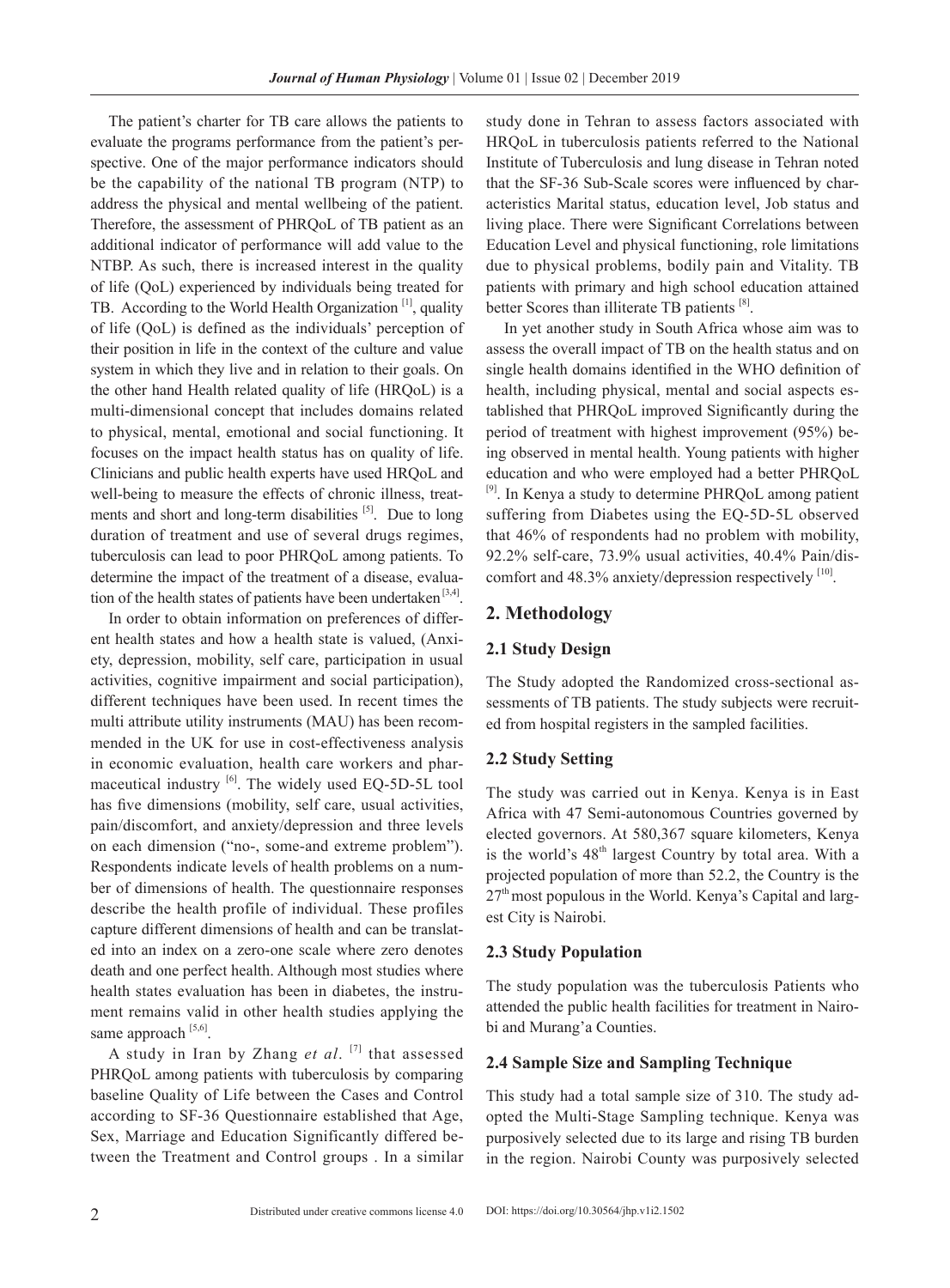due to its TB burden nationally. Murang'a County was selected conveniently due to its rural setting and close proximity to Nairobi County. Random Sampling was used to select the Hospitals, Health Centres and Dispensaries which participated in the study. Random Sampling Proportionate to TB Patient's population was adopted in selecting the study participants.

#### **2.5 Data Collection**

The standard questionnaire was the major instruments for data collection. The pre-test-Questionnaire collected information on the TB patient's demographic and socio-economic data such as age, gender, Patients Income, Occupation, residence, education level and employment and Household Income. The functional capacity of the patient was tested by (EQ-5D-5L) with five additional dimensions. The European Quality Visual Analogue Scale (EQ-VAS) tested perceived poor health of the patient.

## **3. Results**

#### **3.1 Introduction**

The study sought to determine the demographic factors associated with PHRQoL among the urban and rural tuberculosis patients in Kenya. To achieve this goal public health facilities that treat tuberculosis in Nairobi and Murang'a Counties were identified for the study because of their rural and urban settings. Below is the summery of the results.

## **3.2 Demographic Characteristic of the Respondents**

Demographic factors considered included age, gender, education, primary occupation, marital tutus, household headship and household size. Table 1 below present the demographic characteristics of the respondents.

| <b>Variable</b>         | N              | Mini-<br>mum   | Maxi-<br>mum     | Mean             | <b>Std. Deviation</b> |
|-------------------------|----------------|----------------|------------------|------------------|-----------------------|
|                         | Sta-<br>tistic | Statis-<br>tic | <b>Statistic</b> | <b>Statistic</b> | <b>Statistic</b>      |
| Age                     | 296            | 19             | 76               | 35.9696          | 11.92927              |
| Gender                  | 298            | 1              | 2                | 1.3893           | 0.4884                |
| <b>Education</b>        | 283            | 1              | 4                | 2.6572           | 0.82461               |
| <b>Marital Status</b>   | 298            | 1              | 4                | 1.7685           | 0.73173               |
| Primary Occupa-<br>tion | 286            | 1              | 6                | 4.014            | 1.65003               |
| <b>Household Head</b>   | 288            | $\theta$       | 2                | 1.3403           | 0.48191               |
| <b>Household size</b>   | 241            | $\theta$       | 8                | 3.5394           | 1.70523               |

**Table 1.** Demographic characteristic of the respondents

The mean age for the respondents was established to be 35.9696. Most of the respondents were female (M=1.3893,

Std. Deviation  $= 0.4884$ ). The study also established that most of the respondents were married (M=1.7685 Std. Deviation.  $= 0.73173$ . Most of the respondents indicated that their primary occupation was informal (M=4.014, Std. Deviation  $= 1.65003$ . Further, most of the respondents interviewed were household heads (M=1.3403, Std. Deviation.  $= 0.48191$ . Of the sampled respondents, mean household size was 4 (M=3.5394).

#### **3.3 Perceived Health Related Quality of Life**

The study used a functional capacity of the patient was tested by (EQ-5D-5L) with five additional dimensions. Responses were ranked from the least challenge and to the worst challenge. Table 2 below presents the findings.

| <b>Table 2.</b> Descriptive statistics for the quality of life |        |  |  |
|----------------------------------------------------------------|--------|--|--|
|                                                                | themes |  |  |

|                             | N   | Mini-<br>mum | Maxi-<br>mum | Mean   | <b>Std. Devia-</b><br>tion |
|-----------------------------|-----|--------------|--------------|--------|----------------------------|
| <b>Mobility</b>             | 298 | 1.00         | 5.00         | 1.2349 | .62914                     |
| Self-care                   | 298 | 1.00         | 4.00         | 1.1174 | .42199                     |
| <b>Usual Activities</b>     | 298 | 1.00         | 5.00         | 1.3624 | .80583                     |
| <b>Pain/Discomfort</b>      | 298 | 1.00         | 5.00         | 1.3960 | .68969                     |
| <b>Anxiety/Depression</b>   | 298 | 1.00         | 5.00         | 1.2483 | .50461                     |
| <b>Sleep</b>                | 298 | 1.00         | 3.00         | 1.2047 | .43621                     |
| <b>Memory/Concentration</b> | 298 | 1.00         | 3.00         | 1.1007 | .32297                     |
| <b>Fatigue/Energy</b>       | 298 | 1.00         | 3.00         | 1.2718 | .46050                     |
| Seeing and hearing          | 298 | 1.00         | 2.00         | 1.0570 | 23232                      |
| <b>Contact with others</b>  | 298 | 1.00         | 2.00         | 1.0302 | .17143                     |
| Valid N (listwise)          | 298 |              |              |        |                            |

The findings of the study reveal that some of the health challenges for the PHRQoL include pain and discomfort (M=1.3960) and usual activities (M=1.3624). Least health challenge was experienced in contact with others(M=1.0302), seeing and hearing (M=1.0570), memory/concentration  $(M=1.1007)$  and self-care  $(M=1.1174)$ . The responses obtained from the 10-theme PHRQoL were generally left skewed. While this was the case, about half, the total number of respondents did not indicate their overall PHRQoL as above 75%. Table 3 below presents the PHRQoL.

**Table 3.** Perceived Health Related Quality of Life

|                 | Frequency | Percent | Mean    | <b>St.Dev</b> |
|-----------------|-----------|---------|---------|---------------|
| < 25.00         |           | 0.3     |         | 17.78006      |
| $25.00 - 49.99$ | 24        | 8.1     |         |               |
| $50.00 - 74.99$ | 121       | 40.7    | 73.3734 |               |
| $75.00+$        | 151       | 50.8    |         |               |

The mean PHRQoL for the respondents was 73.3734 with a standard deviation of 17.78006. About 50.8% of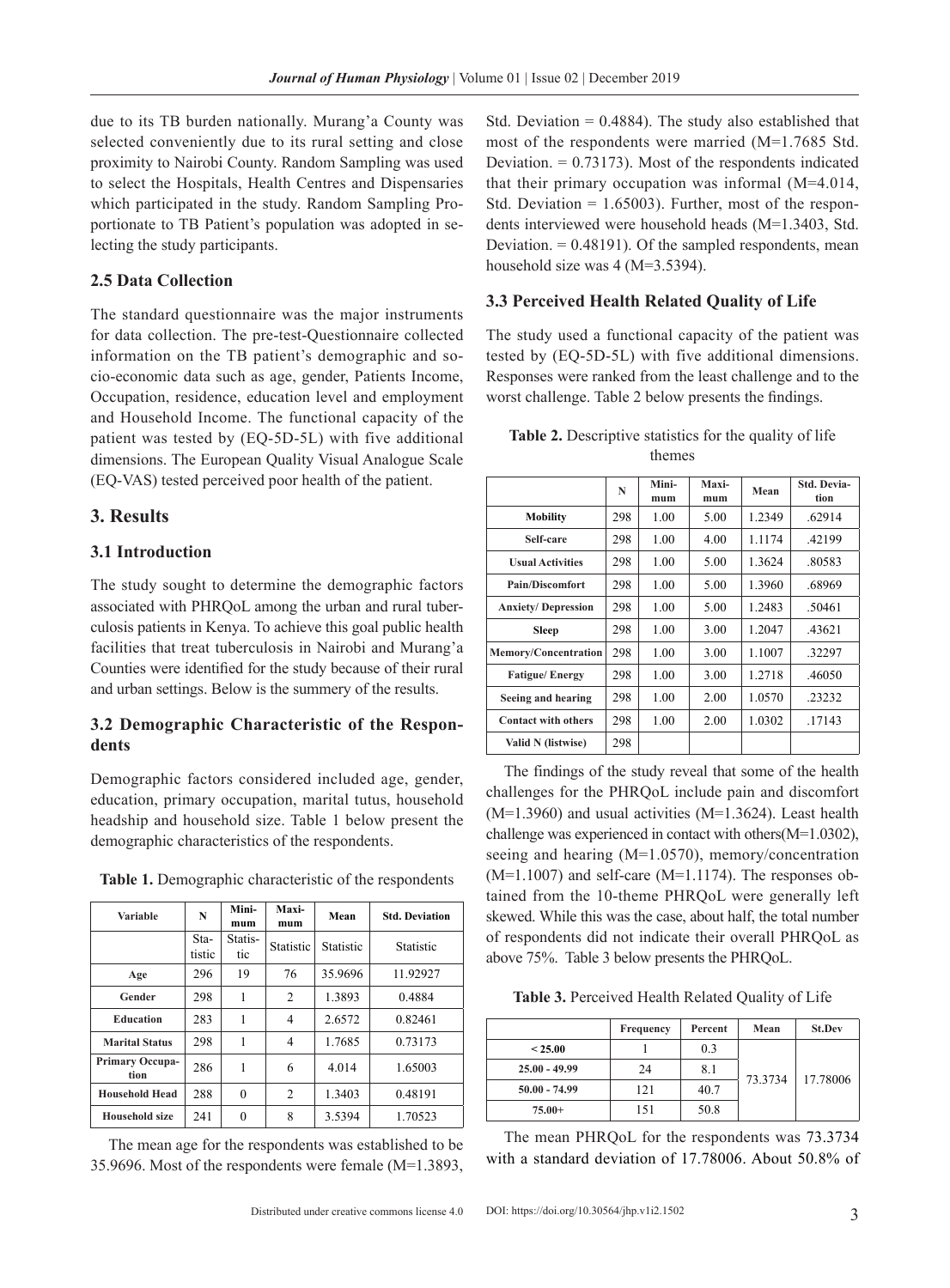the respondents indicated that their PHRQoL was 75% and above. Those with less than 25% PHRQoL were 0.3% while about 8.1% indicated that their PHROoL was 25-49.99. The PHRQoL scores were also right-skewed, with responses clustered predominantly around 70 and 90 on the 100 mm scale (Figure 1)



**Figure 1.** Perceived Health Related Quality of Life

### **3.4 Demographic Factors Associated with Perceived Health related Quality of Life**

Demographic factors investigated for association with PHRQoL included gender, Age, education, Marital status and primary occupation. Table 3 below presents the demographic characteristics associated with PHRQoL.

The study established that demographic associated PHRQoL include age, levels of education, marital status, household size and primary occupation( $p$ <0.05). However, gender of the participants was not associated with the PHRQoL.

Among the different age cohorts, those aged between 35- 44 had the highest mean PHRQoL at 75.0811. Those within the age cohort of 27 and below also had mean PHRQoL of 75.0233. The least mean PHRQoL was recorded among the respondents within the age groups of  $28 - 34$  years at M=70.3881. Respondents aged 45 years and above had mean PHRQoL of 72.4691. This was significant at  $p=0.04$  and a chi square value of 46.311. The findings indicate that persons with

|                     |                        |           |           | Perceived Health Related Ouality of Life |            |          |           |
|---------------------|------------------------|-----------|-----------|------------------------------------------|------------|----------|-----------|
| <b>Variable</b>     |                        | $\leq$ 25 | $26 - 50$ | $51 - 75$                                | $76+$      | Mean     | <b>SD</b> |
|                     | $\leq$ 27              | 1(1.2)    | 11(12.8)  | 33(38.4)                                 | 41(47.7)   | 75.0233  | 18.35466  |
|                     | $28 - 34$              | 1(1.5)    | 16(23.9)  | 24(35.8)                                 | 26(38.5)   | 70.3881  | 19.00794  |
| Age                 | $35 - 44$              | 0(0.0)    | 5(6.8)    | 34(45.9)                                 | 35(47.3)   | 75.0811  | 15.40482  |
|                     | $45+$                  | 1(1.5)    | 7(10.3)   | 31(45.6)                                 | 29(42.6)   | 72.4691  | 18.30253  |
|                     |                        |           |           | $X^2=46.311$                             | $p=0.04$   |          |           |
| Gender              | Male                   | 0(0.0)    | 24(13.3)  | 79(43.6)                                 | 78(43.1)   | 73.2536  | 16.80003  |
|                     | Female                 | 3(2.6)    | 15(12.9)  | 44(37.9)                                 | 54(46.6)   | 73.5603  | 19.28382  |
|                     |                        |           |           | $X^2 = 46.311$                           | $p=0.885$  |          |           |
|                     | No schooling           | 0(0.0)    | 5(23.8)   | 10(47.6)                                 | 6(28.6)    | 67.1429  | 19.53532  |
| <b>Education</b>    | Primary                | 0(0.0)    | 15(15.3)  | 47(48.0)                                 | 36(36.7)   | 70.7959  | 15.99804  |
|                     | Secondary              | 3(2.5)    | 15(12.5)  | 43(35.8)                                 | 59(49.2)   | 74.26583 | 18.90905  |
|                     | Tertiary               | 0(0.0)    | 4(9.3)    | 18(41.9)                                 | 21(48.8)   | 75.9767  | 17.33355  |
|                     |                        |           |           | $X^2=139.824$                            | $P=0.021$  |          |           |
|                     | Single                 | 1(0.9)    | 15(14.0)  | 48(44.9)                                 | 43(44.2)   | 72.6449  | 18.81752  |
| <b>Marital Sta-</b> | Married                | 1(1.6)    | 19(15.9)  | 68(41.2)                                 | 77(46.7)   | 74.1145  | 16.72227  |
| tus                 | Divorced               | 1(9.1)    | 3(27.3)   | 4(36.4)                                  | 3(27.3)    | 65.9091  | 24.98181  |
|                     | Separated              | 0(0.0)    | 2(14.3)   | 3(21.4)                                  | 9(64.3)    | 76.0714  | 15.38463  |
|                     |                        |           |           | $X^2=139.824$                            | $p=0.0331$ |          |           |
|                     | Agriculture            | 0(0.0)    | 0(0.0)    | 5(29.4)                                  | 12(70.6)   | 83.7059  | 14.05687  |
|                     | Formal Sector          | 1(3.8)    | 2(7.7)    | 8(30.8)                                  | 15(57.7)   | 77.6923  | 19.89526  |
| Primary             | <b>Informal Sector</b> | 2(1.8)    | 10(9.1)   | 44(40.0)                                 | 54(49.1)   | 75.3627  | 17.13383  |
| Occupation          | Security Agency        | 0(0.0)    | 3(25.0)   | 4(33.3)                                  | 5(41.7)    | 72.6667  | 22.80085  |
|                     | Student                | 0(0.0)    | 5(20.0)   | 13(52.0)                                 | 7(28.0)    | 67.84    | 15.50183  |
|                     | Unemployed             | 0(0.0)    | 16(16.8)  | 41(43.2)                                 | 38(40.0)   | 71.1684  | 17.44819  |
|                     |                        |           |           | $X^2=180.473$                            | $p=0.002$  |          |           |
| head of the         | Yes                    | 2(1.1)    | 27(14.4)  | 75(40.1)                                 | 83(44.4)   | 72.8925  | 17.87123  |
| household           | No                     | 1(0.9)    | 12(10.9)  | 48(43.6)                                 | 49(44.5)   | 74.1909  | 17.6752   |
|                     |                        |           |           | $X^2=39.61$                              | $p=0.543$  |          |           |
|                     | $\leq$ 2               | 0(0.0)    | 15(22.7)  | 25(37.9)                                 | 26(39.4)   | 71       | 19.04004  |
| Household           | $3 - 4$                | 1(0.9)    | 14(13.1)  | 49(45.8)                                 | 43(40.2)   | 71.4766  | 16.90057  |
| size                | $5 - 6$                | 2(3.4)    | 5(8.6)    | 28(48.3)                                 | 23(39.7)   | 70.8776  | 18.29713  |
|                     | $7+$                   | 0(0.0)    | 1(11.1)   | 3(33.3)                                  | 5(55.6)    | 79.7778  | 15.35234  |
|                     |                        |           |           | $X^2 = 357.286$                          | $p=0.003$  |          |           |

**Table 3.** Demographics Factors Associated with Perceived Health Related Quality of Life

DOI: https://doi.org/10.30564/jhp.v1i2.1502

Distributed under creative commons license 4.0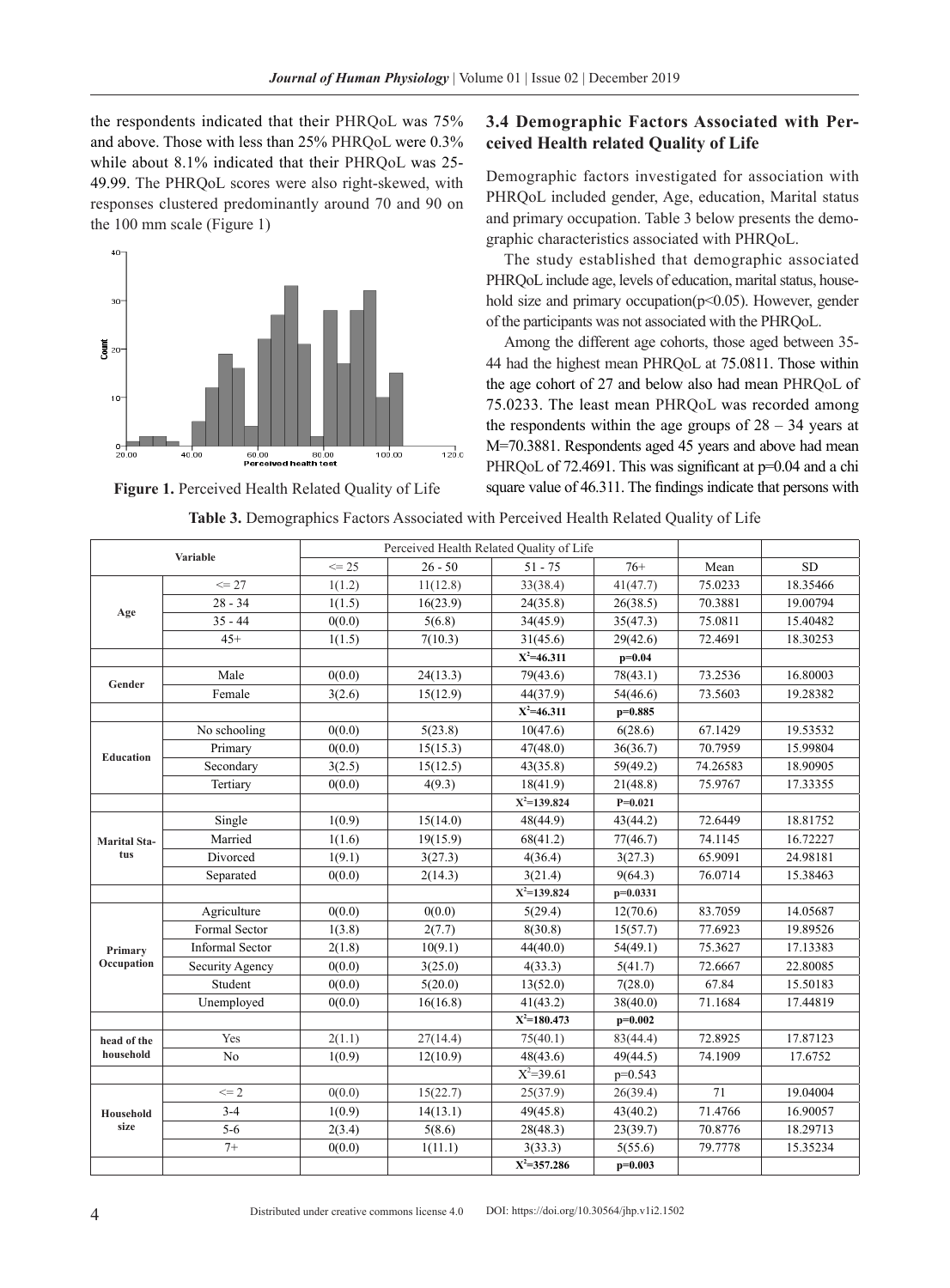ages 27 and below as well as those with middle ages  $(35 - 44)$ had the PHRQoL. Those with least PHRQoL were aged 28-34 (Youthful ages) and the elderly (45 years and above).

The study also established that female respondents indicated better PHRQoL (M=73.5603) as compared to their male counterparts (M=73.2536)

The findings indicate that respondents with Tertiary levels of education had the highest PHRQoL (M=75.9767) while those with no formal schooling had the least mean PHRQoL  $(M=67.1429)$ . This was significant at  $p=0.021$  and a chi square value of 139.824. Further, the study established that respondents who indicated that they were separated had the highest PHRQoL (M=76.0714). Those with the least PHRQoL (M=65.9091) indicated that they were divorced. Marital status was established to be associated with PHRQoL  $(X^2=139.824, p=0.0331)$ . Similarly, respondents whose primary occupation was agriculture had the highest PHRQoL (M=83.7059) with over 70% of them indicating that their PHRQoL of 75% and above. Majority of the respondents within the formal sector (57.7%) also indicated their PHRQoL as  $75\%$  and above (M=77.6923). The findings also revealed that students had the least PHRQoL (M=77.6923). The study established that primary occupation was associated with the PHRQoL  $(X^2=180.473, p=0.002)$ .

From the study findings, it was established that respondents who were not household heads had higher PHRQoL (M=74.1909) as compared to their counterparts who were household heads (M=72.8925). Further, it was established that respondents whose household sizes were above 7 had the highest PHRQoL (M=79.7778). On the other hand, respondents whose household sizes were 2 or less had a PHRQoL (M=71). Those whose household sizes were 5-6 members had a mean PHRQoL of 70.8776. The household size was established to be statistically associated with the PHRQoL  $(X^2=357.286, p=0.003)$ .

ANOVA test on the overall association between the PHRQoL and the demographic factors were a presented in Table 4 below. A p Value of  $0.008$  and  $F=2.825$  was obtained indicating a significant association between demographic factors and the PHRQoL.

**Table 4.** ANOVA test of the Association between Demographic factors and the Perceived Health related Quality of Life

| ANOVA <sup>a,b</sup>                                                   |                   |     |             |       |      |  |  |
|------------------------------------------------------------------------|-------------------|-----|-------------|-------|------|--|--|
| Source                                                                 | Sum of<br>Squares | df  | Mean Square |       | Sig. |  |  |
| Regression                                                             | 5873.714          | 7   | 839.102     |       |      |  |  |
| Residual                                                               | 74852.397         | 252 | 297.033     | 2.825 | .008 |  |  |
| Total                                                                  | 80726.111         | 259 |             |       |      |  |  |
| a. Dependent Variable: Perceived health test                           |                   |     |             |       |      |  |  |
| b. Model: (Intercept), Age, Gender, Education, Marital Status, Primary |                   |     |             |       |      |  |  |
| Occupation, Are you the head of the household, Household size          |                   |     |             |       |      |  |  |

#### **4. Discussion**

### **4.1 Perceived Health Related Quality of Life**

The study established that responses on the functional capacity of the patient was tested by (EQ-5D-5L) were generally left skewed. The overall rating of quality of life was also right skewed indicating more positive rating of PHRQoL. However, half of the respondent did not rate their PHRQoL above 70%. The mean PHRQoL was less than 75% indicating general poor rating of the PHRQoL. The findings lead to an understanding that there was general positive assessment of PHRQoL and an overall percentage rating of the PHRQoL in the study area. The study established that demographic factors associated with the PHRQoL include age, marital status, level of education, household size and primary occupation.

## **4.2 Age and Perceived Health Related Quality of Life**

Age was significantly associated with the PHRQoL. While the lower age brackets indicated higher PHRQoL, there was a decline in such rating at the next age cohort (mid youth) and improves at late youth. However, poor PHRQoL rating was registered at older age brackets. The finding leads to an understanding that at early youthful ages among TB patients presented relatively better quality of life and that at the onset of mid youth age, most TB patients begin to experience less positive PHRQoL. Late age among TB patients however could be understood to be associated with poorer rating of the PHRQoL.

This finding parallels findings of a study conducted by Adeyeye *et al*<sup>[11]</sup> where lower age groups presented higher PHRQoL as compared to the elderly. Given an assumption that the quality of life as rated by the study participants was related to the TB, it can then be understood that effects of TB on the quality of life is experienced differently among different age groups. It is possible that self-acceptance among TB patients differ across the age groups.

### **4.3 Level of Education and the Perceived Health Related Quality of Life**

The study established that PHRQoL improved positively with the levels of education. The finding may lead an understanding that those with higher levels of education had better PHRQoL. Similar study conducted in Nigeria also established that low levels of education was associated poorer PHRQoL<sup>[11]</sup>. This finding may be attributed to the higher levels of awareness among individuals with higher levels of education.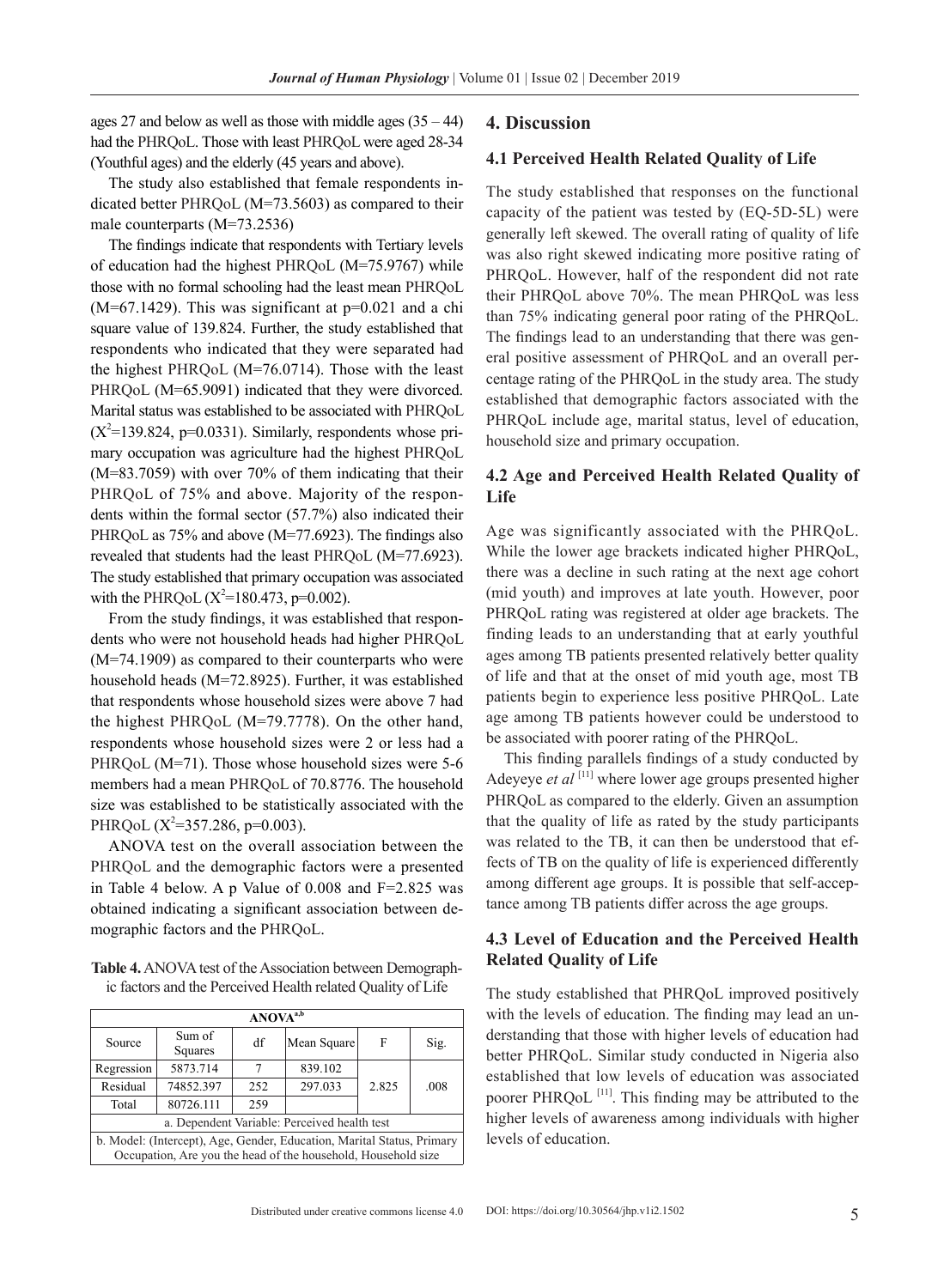# **4.4 Marital Status and the Perceived Health Related Quality of Life**

Marital status in the study was significantly associated with the PHRQoL. Individuals who were separated had the highest PHRQoL. On the contrast, a study conducted in Nigera [11] found out that respondents without spouses (single, separated or widowed) had higher PHRQoL. This the scholars attribute to the possibility of autonomous lifestyle without their spouses. The findings of this study could be attributable to the fact that only female respondents indicated that they were separated and that in generally, women rated their qualities of life higher than men. The finding that married respondents also had higher rating for the PHRQoL could be explained by the availability of social support within marriage arrangement as opposed to the single respondents who had the lowest rating of the PHRQoL.

# **4.5 Occupation and Perceived Health Related Quality of Life**

The findings of the study indicate that respondents with agriculture as their primary occupation had the highest PHRQoL. Other studies link certain formal occupations with higher PHRQoL  $^{[12,13]}$ . The findings of this study however could be attributed to food availability and nutrition which are often associated with better disease management and prognosis. It could also be reasoned that steady source of income as evidenced by higher PHRQoL among those with formal employment as opposed to students with lowest rating influence the PHRQoL.

# **4.6 Household Size and Perceived Health related Quality of Life**

The study established higher PHRQoL among households with 7 and above household members. This finding may lead to an understanding that households with larger membership have higher PHRQoL. This finding could be explained by the possibility that larger household sizes could also be associated with higher income levels and thus higher rating of PHRQoL. However, respondents with 5-6 household members also had least PHRQoL. This finding mirrors the converse for the former explanation.

# **5. Conclusion**

The study concludes that demographic factors are significantly associated with the PHRQoL. Such factors include age, levels of education, marital status, primary occupation and household size. It is therefore evident from the study that TB patients' rating of their PHRQoL depends on their demographic characteristics. From this therefore, it can be understood that indirect effects of TB on the PHRQoL differs based on demographic factors

# **6. Recommendations**

The Study recommend studies to determine the direct association between health effects of TB on the PHRQoL among TB patients. Future studies could also be based on clinical evidence so as to inform intervention deigns.

# **References**

- [1] World Health Organization. Tuberculosis Report, 2019. Retrieved 2019, from: https://www.who.int/news-room/fact-sheets/detail/ tuberculosis
- [2] World Health Organization. Global tuberculosis report 2013.
- [3] Salehitali, S., Noorian, K., Hafizi, M., & Dehkordi, A. H.. Quality of life and its effective factors in tuberculosis patients receiving directly observed treatment short-course (DOTS). Journal of Clinical Tuberculosis and Other Mycobacterial Diseases, 2019, 15: 100093.
- [4] Martz, E. (Ed.). Promoting self-Management of chronic health conditions: theories and practice. Oxford University Press, 2017.
- [5] Ramos-Goñi, J. M., Pinto-Prades, J. L., Oppe, M., Cabasés, J. M., Serrano-Aguilar, P., & Rivero-Arias, O.. Valuation and modeling of EQ-5D-5L health states using a hybrid approach. Medical care, 2017, 55(7): e51-e58.
- [6] Haghi, H. B., Hakimi, S., Mirghafourvand, M., Mohammad-Alizadeh, S., & Charandabi, M. F.. Comparison of Quality of Life Between Urban and Rural Menopause Women and its Predictors: A Population Base Study. International Journal OF Women Health and Reproduction Sciences, 2017, 5(2): 137-142.
- [7] Zhang, L., Xia, Y., Zhang, Q., Fu, T., Yin, R., Guo, G., ... & Gu, Z.. The correlations of socioeconomic status, disease activity, quality of life, and depression/ anxiety in Chinese patients with rheumatoid arthritis. Psychology, health & medicine, 2017, 22(1): 28- 36.
- [8] Juni, M. H., & Syafiq, S. S.. Systematic Review of Determinants of Health-Related Quality of Life (HRQoL) Affecting Well-being of Pulmonary Tuberculosis (PTB) Patients. International Journal of Public Health and Clinical Sciences, 2019, 6(4): 1-17.
- [9] Louw, J., Peltzer, K., Naidoo, P., Matseke, G., Mchunu, G., & Tutshana, B.. Quality of life among tuberculosis (TB), TB retreatment and/or TB-HIV